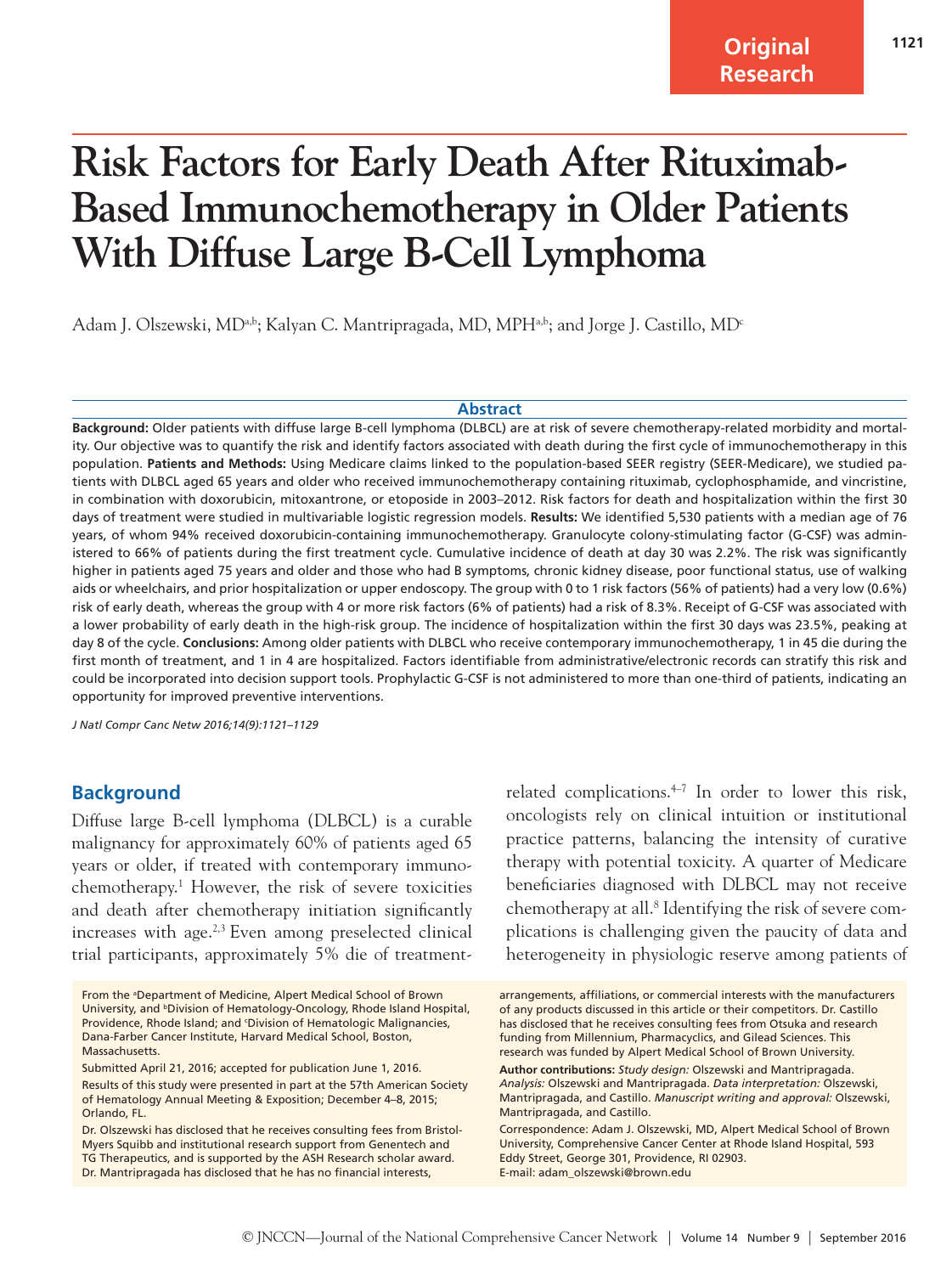the same age.<sup>9,10</sup> Validated tools such as the comprehensive geriatric assessment (CGA) are too complex for many practice settings, and therefore discerning risk factors from readily available clinical or administrative data offers a useful alternative for designing preventive interventions.<sup>11,12</sup>

Most prior studies concentrated on adverse events during the entire course of chemotherapy, or on patients' ability to complete the planned number of cycles.8,13,14 However, the initial treatment cycle is of critical importance because patients' functional status, nutrition, and organ function are impaired by active lymphoma. Our objective was to evaluate risk factors for death and hospitalization during the first month of rituximab-based immunochemotherapy using population-based data from Medicare beneficiaries.

## **Patients and Methods**

## **Data Source and Cohort Selection**

This study used deidentified Medicare claims combined with SEER program data (SEER-Medicare), and was approved by the local Institutional Review Board. The dataset links cancer registry records from 18 geographic areas encompassing 28% of the US population, with claims for health services rendered to Medicare beneficiaries. It has been extensively used for health outcomes research on older Americans with DLBCL.<sup>8,15-18</sup> We selected patients diagnosed with DLBCL at age 65 years or older between 2003 and 2011 who initiated outpatient immunochemotherapy containing, at minimum, rituximab, cyclophosphamide, and vincristine in combination with doxorubicin, mitoxantrone, or etoposide (Figure 1). We excluded cases with incomplete Medicare records—primarily enrollees in managed care plans, whose billing claims are not processed by Medicare administration. We also excluded subjects with primary central nervous system lymphoma, and those who did not receive treatment within 3 months from diagnosis. HIV status was evident from claims in only fewer than 11 cases.

### **Variables and End Points**

We classified race/ethnicity as white non-Hispanic, white Hispanic, black, or Asian/other. Dual coverage by Medicare and Medicaid, available specifically to low-income beneficiaries, served as a proxy for socioeconomic deprivation. For adjustment of



**Figure 1.** Selection of the analytic cohort from the SEER-Medicare data. Abbreviations: CNS, central nervous system; DLBCL, diffuse large B-cell lymphoma.

baseline health, we used 2 claims-based constructs. The NCI modification of the Charlson comorbidity index, based on diagnostic codes within 1 year before diagnosis, counts medical conditions associated with baseline mortality and receipt of chemotherapy.8,15,19,20 Davidoff's disability indicator, derived from use of health services before diagnosis, is a validated measure of self-reported poor performance status (PS; corresponding to ECOG  $3-4$  category).<sup>21,22</sup> We also studied selected comorbidities and health services using claims from 1 year preceding the DLBCL diagnosis. In particular, chronic kidney disease was defined as occurrence of any of the following codes from the ICD-9: 582.\*, 583.\*, 585.\*, 586, or 588.\*. Health services were identified using Berenson-Eggers Type of Service algorithms for Medicare claims analysis.23

Chemotherapy regimen was ascertained from codes for specific drugs within 7 days from the first administration. Doses of agents were not available. We classified the regimens as R-CHOP–like (containing rituximab, doxorubicin, cyclophosphamide, and vincristine), or with mitoxantrone or etoposide substituting for doxorubicin. The use of steroids was assumed, because oral prescriptions were not re-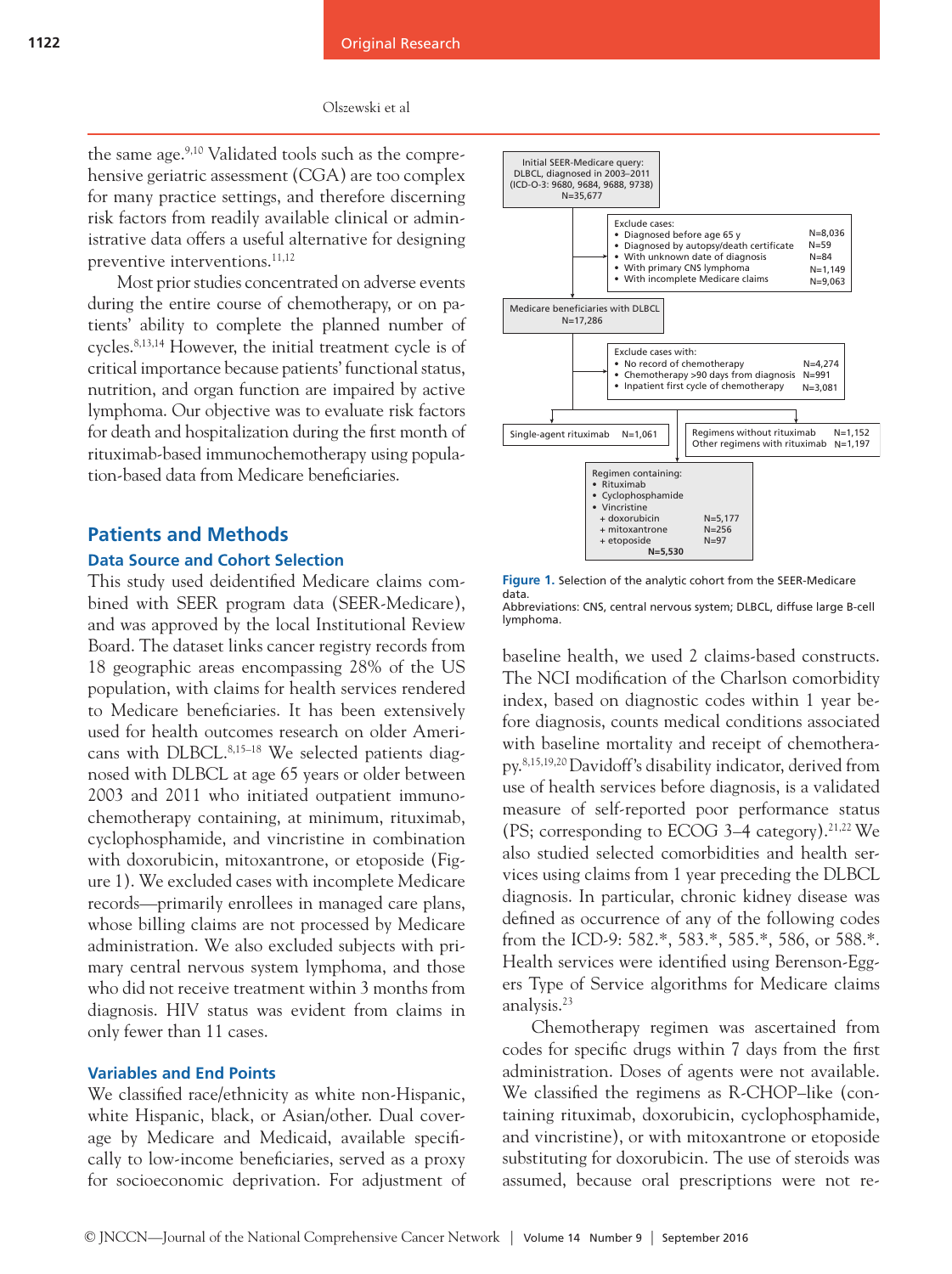corded. We also identified prophylactic granulocyte colony-stimulating factor (G-CSF) administration during the first cycle.<sup>24</sup>

The primary outcome of analysis was death within 30 days from chemotherapy initiation. The secondary outcome was hospitalization. We also identified admissions to critical care units or nursing homes, and cardiovascular events ascertained from inpatient Medicare files within the same time frame.

### **Statistical Analysis**

Univariate associations were analyzed by chi-square test. We then built multivariable logistic models, always including age, sex, race, DLBCL stage, B symptoms, comorbidity score, PS indicator, Medicaid coverage, and receipt of anthracycline as covariates, regardless of statistical significance. Other predictors showing strong association (*P*<.002—to correct for multiple testing) were added stepwise and retained in the final model if they remained significant (*P*<.05). Missing data on stage and B symptoms were accounted for by multiple imputation using chained equations that included all variables from outcome models, generating 30 imputed data sets.<sup>25</sup> Time-dependent hazards were calculated in flexible parametric survival models.26 Analyses were conducted using SAS 9.4 (SAS Institute Inc., Cary, NC) or Stata/MP 14.1 (StataCorp LP, College Station, TX) and report estimates with 95% CIs.

## **Results**

## **Patient Characteristics**

Among the 5,530 eligible patients (with a median age of 76 years) treated with outpatient rituximabbased immunochemotherapy in 2003–2011 (Table 1), 94% received anthracycline, and 66% received G-CSF during the first cycle. With a median followup of 5.7 years, median overall survival (OS) was 7.0 years (95% CI, 6.8–7.4), and the estimated 5-year survival rate was 60% (CI, 58%–61%). This was better for patients who received doxorubicin (61%; CI, 59%–62%) compared with those who did not (43%; CI, 38%–49%). Excluded patients treated with less intense regimens also had worse survival rates (38%; CI, 36%–39%). The hazard of death peaked at 30 days from the first chemotherapy (Figure 1A) and plateaued after approximately 30 months.

| <b>Table 1. Patient Characteristics</b> |       |      |
|-----------------------------------------|-------|------|
| <b>Variable</b>                         | Ν     | $\%$ |
| Number of cases                         | 5,530 |      |
| Age                                     |       |      |
| 65–69 y                                 | 1,057 | 19.1 |
| 70-74 y                                 | 1,494 | 27.0 |
| 75-79 y                                 | 1,466 | 26.5 |
| ≥80 y                                   | 1,513 | 27.4 |
| Sex                                     |       |      |
| Women                                   | 2,721 | 49.2 |
| Men                                     | 2,809 | 50.8 |
| Race/ethnicity                          |       |      |
| White non-Hispanic                      | 4,837 | 87.5 |
| White Hispanic                          | 284   | 5.1  |
| <b>Black</b>                            | 157   | 2.8  |
| Asian/other                             | 252   | 4.6  |
| Medicaid coverage                       |       |      |
| Yes                                     | 503   | 9.1  |
| No                                      | 5,027 | 90.9 |
| Charlson comorbidity index              |       |      |
| 0                                       | 3,029 | 54.8 |
| 1                                       | 1,430 | 25.9 |
| 2                                       | 614   | 11.1 |
| 3                                       | 274   | 5.0  |
| $\geq 4$                                | 183   | 3.3  |
| Performance status                      |       |      |
| Not poor                                | 5,261 | 95.1 |
| Poor                                    | 269   | 4.9  |
| Ann Arbor stage                         |       |      |
| 1                                       | 1,702 | 30.8 |
| 2                                       | 1,166 | 21.1 |
| 3                                       | 960   | 17.4 |
| 4                                       | 1,399 | 25.3 |
| Unrecorded                              | 303   | 5.5  |
| <b>B</b> symptoms                       |       |      |
| Absent                                  | 3,015 | 54.5 |
| Present                                 | 993   | 18.0 |
| Unrecorded                              | 1,522 | 27.5 |
| Primary site                            |       |      |
| Nodal                                   | 3,636 | 65.8 |
| Extranodal                              | 1,894 | 34.2 |
| Prophylactic G-CSF given                | 3,630 | 65.6 |
| Radiation before chemotherapy           | 152   | 2.7  |

Abbreviation: G-CSF, granulocyte colony-stimulating factor.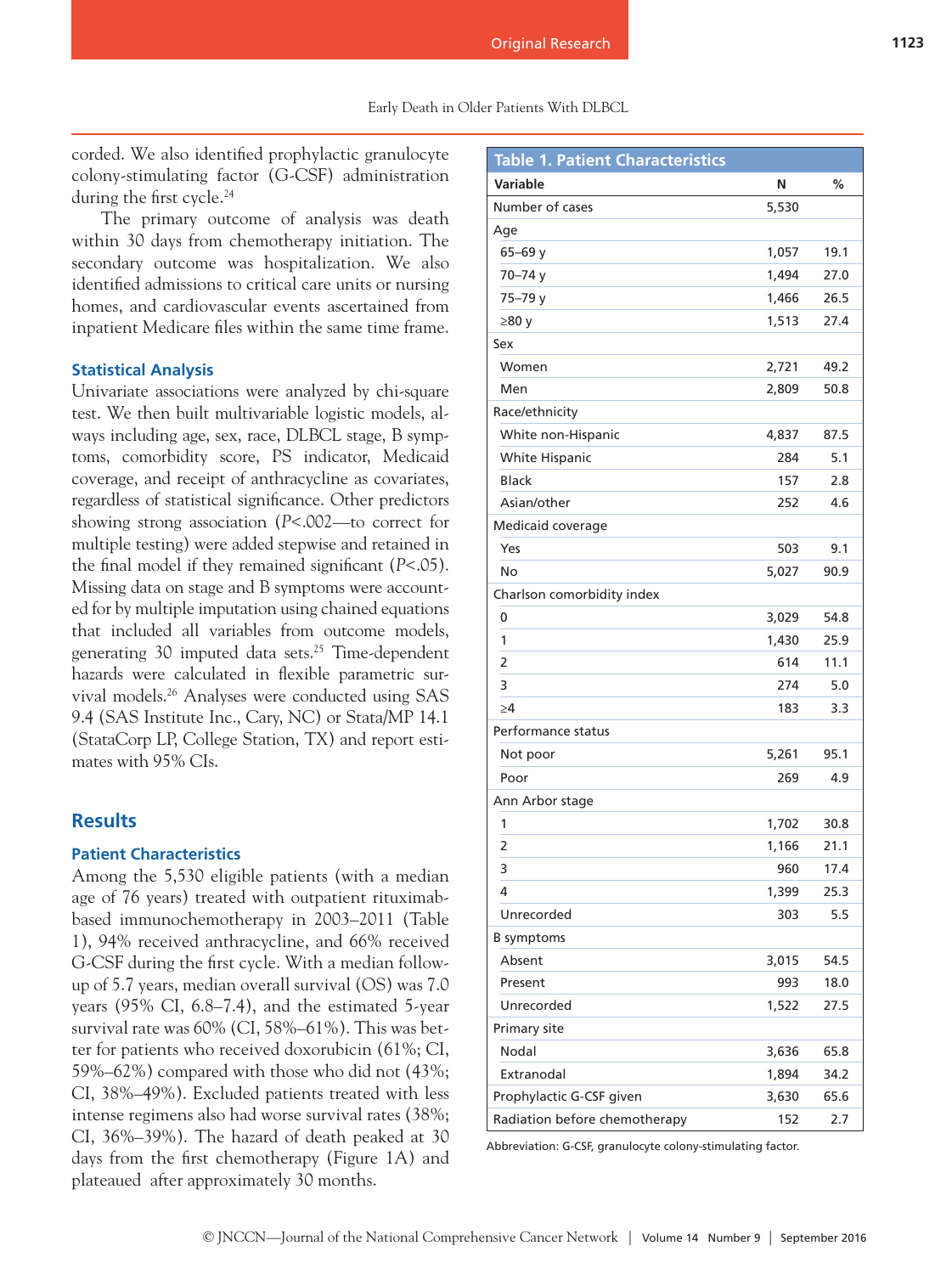Olszewski et al

## **Risk of Early Death**

The cumulative incidence of death was 2.2% (CI, 1.8%–2.6%) at 30 days, and 10.9% (CI, 10.1%– 11.8%) at 180 days from chemotherapy initiation (Figure 1B). The most common causes of death (from death certificates) within the first 30 days were lymphoma (72%), heart disease (9%), septicemia (3%), and cerebrovascular events (3%). In univariate analysis, risk significantly increased with age, presence of B symptoms, nonreceipt of anthracycline, number of comorbidities, worsening PS, and several claim-derived predictors (Table 2 and supplemental eTable 1, available with this article at JNCCN.org). We constructed a simplified prediction score based on 7 factors significant in the multivariable model: age of 75 years or older, B symptoms, poor PS, chronic kidney disease, use of mobility aids (cane, walker, wheelchair), and hospitalization or upper endoscopy within 1 year before diagnosis. This score classified 56% of patients as low risk (0–1 factors) with 0.6% (CI, 0.3%–0.9%) chance of early death, and an additional 38% of patients as intermediate risk (2–3 factors, 3.2% risk of early death; CI, 2.5%–4.0%). It also discerned a small (6%) high-risk group (≥4 factors) with a probability of early death of 8.3% (CI, 5.3%–11.0%; Figure 2C, D). This discrimination was similar for patients aged 80 years or older (risk of 0.9%, 4.4%, and 7.8% for low-, intermediate-, and high-risk groups, respectively) and for younger patients (0.6%, 2.6%, and 8.8%, respectively). Among patients aged 80 years or older, 40% were in the lowrisk and 10% were in the high-risk category.

The score also correlated with the risk of death at 180 days (6%, 15%, and 27% for low-, intermediate-, and high-risk groups, respectively) and with subsequent OS (supplemental eFigure 1). Furthermore, although not calibrated for this group, the score was associated with the risk of early death among patients treated with low-intensity regimens (supplemental eTable 2).

In order to eliminate guarantee-time bias, we studied the association between receipt of G-CSF and early death in a subgroup of patients (N=5,478) who remained alive and as outpatients within 2 days after chemotherapy (Table 3).27 Prophylactic G-CSF was not administered to 36%, 32%, and 33% of patients in the low-, intermediate-, and high-risk groups, respectively. The risk of early death was similar with or without G-CSF in low- and intermediaterisk groups, but was 3 times higher among high-risk patients who did not receive G-CSF (15% vs 5%; *P*=.001).

## **Risk of Hospitalization**

Cumulative incidence of hospitalization within 30 days of chemotherapy was 23.5% (CI, 22.4%– 24.6%), and the risk peaked on day 8 (Figure 3A). In a multivariable model, risk was associated with increasing age, male sex, B symptoms, comorbidity index, and prior hospitalization or upper endoscopy, but not with any specific comorbidity or anthracycline use (supplemental eTable 3). Within the previously defined risk categories for early death, the probability of hospitalization varied from 18% to 40% (Figure 3B). Furthermore, 8% of patients were admitted to a critical care unit and 2% to a nursing home; 18% had a cardiovascular event, including 17% of those who received doxorubicin and 25% of those who did not. Among patients surviving more than 30 days, hospitalization during the first cycle was associated with a higher risk of not receiving further chemotherapy (9% vs <1%; *P*<.0001) and a higher risk of second-cycle delay beyond 22 days (50% vs 32%; *P*<.0001).

# **Discussion**

In this population-based study, we evaluated the risk of death or hospitalization during the first month of R-CHOP–like immunochemotherapy among Medicare beneficiaries with DLBCL. We found that 1 in 45 of those patients died and 1 in 4 was hospitalized. We distinguished groups with risk of death ranging from 0.6% to 8.3%, which can help in the design of decision support tools and preventive interventions, and allow for evidence-driven counseling at the critical moment of therapy initiation. Supplemental eFigure 2 shows a simple applicable patient counseling tool. Considering the cumulative risk of death of 10.9% at 6 months, we can estimate that approximately 20% of treatment-related mortality occurs during the first month of chemotherapy.

Although advanced age at diagnosis is an important negative prognostic factor in  $DLBCL$ ,  $^{28,29}$ in randomized trials of R-CHOP immunochemotherapy focused on older patients, most participants achieved long-term survival. In the landmark Groupe d'Etude des Lymphomes de l'Adulte study,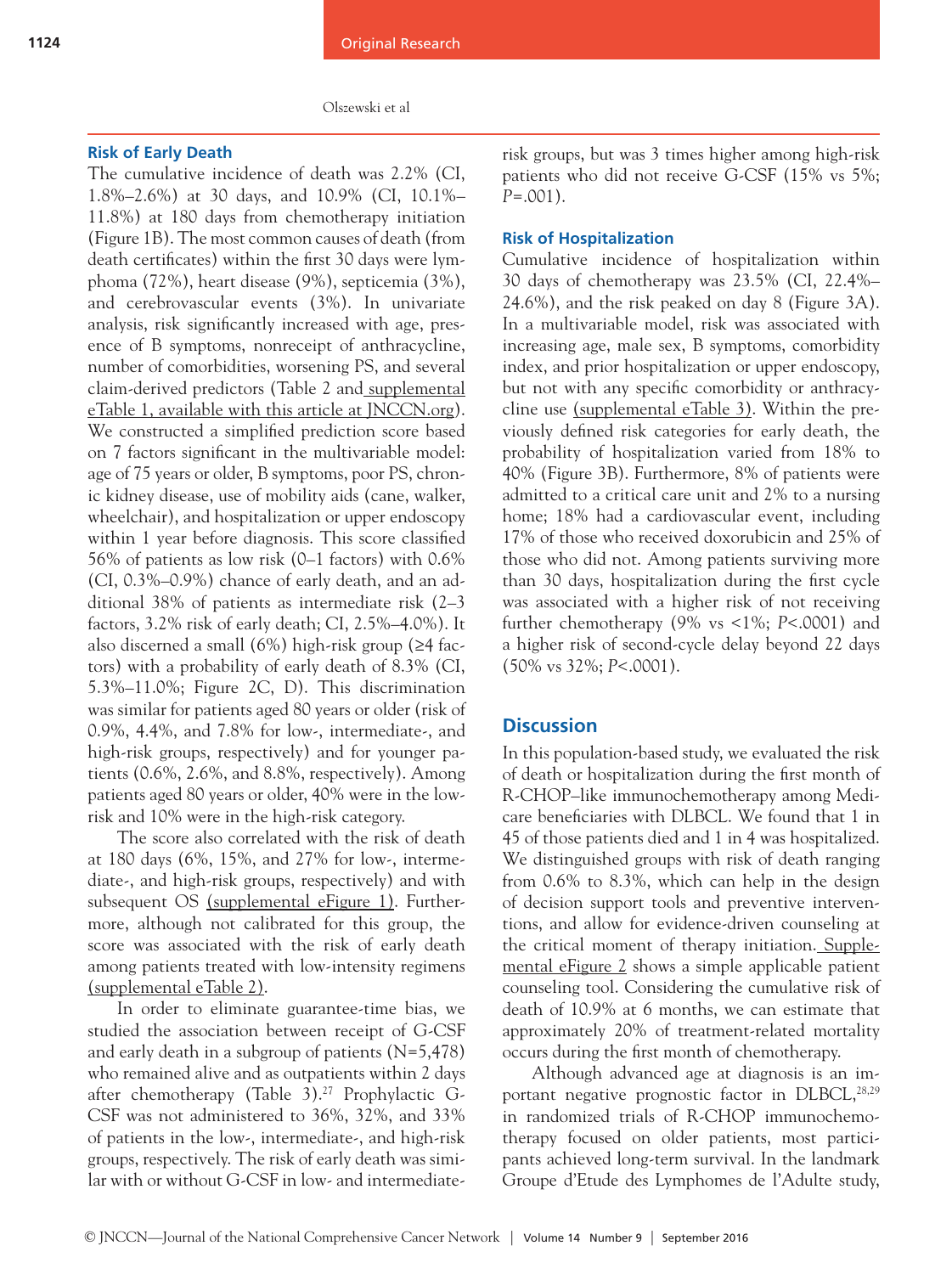| Table 2. Factors Associated With the Risk of Death Within 30 Days After First |                       |         |                                    |                  |         |  |  |  |  |
|-------------------------------------------------------------------------------|-----------------------|---------|------------------------------------|------------------|---------|--|--|--|--|
| Immunochemotherapy                                                            |                       |         |                                    |                  |         |  |  |  |  |
|                                                                               | Univariate $(\chi^2)$ |         | <b>Multivariate Logistic Model</b> |                  |         |  |  |  |  |
|                                                                               | <b>Early Death</b>    |         |                                    |                  |         |  |  |  |  |
| Variable                                                                      | (%)                   | P Value | <b>Odds Ratio</b>                  | 95% CI           | P Value |  |  |  |  |
| Age                                                                           |                       |         |                                    |                  |         |  |  |  |  |
| $65 - 69$ y                                                                   | 1.0                   | .0001   | Reference                          |                  | .0044   |  |  |  |  |
| $70 - 74y$                                                                    | 1.5                   |         | 1.42                               | $(0.68 - 2.96)$  |         |  |  |  |  |
| 75-79 y                                                                       | 2.2                   |         | 1.89                               | $(0.94 - 3.81)$  |         |  |  |  |  |
| ≥80 y                                                                         | 3.4                   |         | 2.86                               | $(1.46 - 5.60)$  |         |  |  |  |  |
| Sex                                                                           |                       |         |                                    |                  |         |  |  |  |  |
| Men                                                                           | 1.9                   | .44     | Reference                          |                  | .38     |  |  |  |  |
| Women                                                                         | 2.2                   |         | 0.84                               | $(0.57 - 1.24)$  |         |  |  |  |  |
| Race                                                                          |                       |         |                                    |                  |         |  |  |  |  |
| White non-Hispanic                                                            | 2.2                   | .42     | Reference                          |                  | .22     |  |  |  |  |
| White Hispanic                                                                | 1.1                   |         | 0.33                               | $(0.10 - 1.13)$  |         |  |  |  |  |
| <b>Black</b>                                                                  | 1.9                   |         | 0.59                               | $(0.17 - 1.99)$  |         |  |  |  |  |
| Asian/other                                                                   | 1.2                   |         | $(0.16 - 1.77)$<br>0.54            |                  |         |  |  |  |  |
| Medicaid coverage                                                             |                       |         |                                    |                  |         |  |  |  |  |
| Absent                                                                        | 2.1                   | .64     | Reference                          |                  | .74     |  |  |  |  |
| Present                                                                       | 2.4                   |         | 0.89                               | $(0.44 - 1.80)$  |         |  |  |  |  |
| Ann Arbor stage                                                               |                       |         |                                    |                  |         |  |  |  |  |
| 1                                                                             | 1.4                   | .15     | Reference                          |                  | .44     |  |  |  |  |
| $\overline{2}$                                                                | 2.1                   |         | 1.33                               | $(0.74 - 2.39)$  |         |  |  |  |  |
| 3                                                                             | 2.5                   |         | 1.50                               | $(0.83 - 2.71)$  |         |  |  |  |  |
| 4                                                                             | 2.6                   |         | 1.53                               | $(0.89 - 2.63)$  |         |  |  |  |  |
| <b>B</b> symptoms                                                             |                       |         |                                    |                  |         |  |  |  |  |
| Absent                                                                        | 1.6                   | .0008   | Reference                          |                  | .008    |  |  |  |  |
| Present                                                                       | 3.6                   |         | 1.93                               | $(1.19 - 3.13)$  |         |  |  |  |  |
| Anthracycline                                                                 |                       |         |                                    |                  |         |  |  |  |  |
| Given                                                                         | 2.0                   | .0036   | Reference                          |                  | .11     |  |  |  |  |
| Not given                                                                     | 4.2                   |         | 1.63<br>$(0.90 - 2.94)$            |                  |         |  |  |  |  |
| Comorbidity index <sup>a</sup>                                                |                       |         |                                    |                  |         |  |  |  |  |
| 0                                                                             | 1.6                   | < .0001 | Reference                          |                  | .38     |  |  |  |  |
| 1                                                                             | 2.3                   |         | 1.12                               | $(0.70 - 1.78)$  |         |  |  |  |  |
| $\overline{2}$                                                                | 2.1                   |         | 0.60                               | $(0.30 - 1.21)$  |         |  |  |  |  |
| 3                                                                             | 3.3                   |         | 0.52                               | $(0.21 - 1.28)$  |         |  |  |  |  |
| $\geq 4$                                                                      | 7.1                   |         | 0.75                               | $(0.29 - 1.89)$  |         |  |  |  |  |
| Performance status <sup>a</sup>                                               |                       |         |                                    |                  |         |  |  |  |  |
| Not poor                                                                      | 1.8                   | < .0001 | Reference                          |                  | .014    |  |  |  |  |
| Poor                                                                          | 7.1                   |         | 2.14                               | $(1.16 - 3.93)$  |         |  |  |  |  |
| Chronic kidney disease <sup>a</sup>                                           |                       |         |                                    |                  |         |  |  |  |  |
| No                                                                            | 1.8                   | < .0001 | Reference                          |                  | < .0001 |  |  |  |  |
| Yes                                                                           | 7.6                   |         | 5.38                               | $(2.48 - 11.65)$ |         |  |  |  |  |
| Use of walking aids/wheelchair <sup>a</sup>                                   |                       |         |                                    |                  |         |  |  |  |  |
| No                                                                            | 1.8                   | < .0001 | Reference                          |                  | .0034   |  |  |  |  |
| Yes                                                                           | 6.2                   |         | 2.19                               | $(1.30 - 3.69)$  |         |  |  |  |  |
| Hospitalization <sup>a</sup>                                                  |                       |         |                                    |                  |         |  |  |  |  |
| No                                                                            | 1.2                   | < .0001 | Reference                          |                  | .0011   |  |  |  |  |
| Yes                                                                           | 3.8                   |         | 2.02                               | $(1.33 - 3.08)$  |         |  |  |  |  |
| Upper endoscopy <sup>a</sup>                                                  |                       |         |                                    |                  |         |  |  |  |  |
| No                                                                            | 1.6                   | < .0001 | Reference                          |                  | .0008   |  |  |  |  |
| Yes                                                                           | 3.8                   |         | 1.97                               |                  |         |  |  |  |  |
|                                                                               |                       |         |                                    | $(1.32 - 2.93)$  |         |  |  |  |  |

a Based on Medicare claims within 1 year before the diagnosis of lymphoma.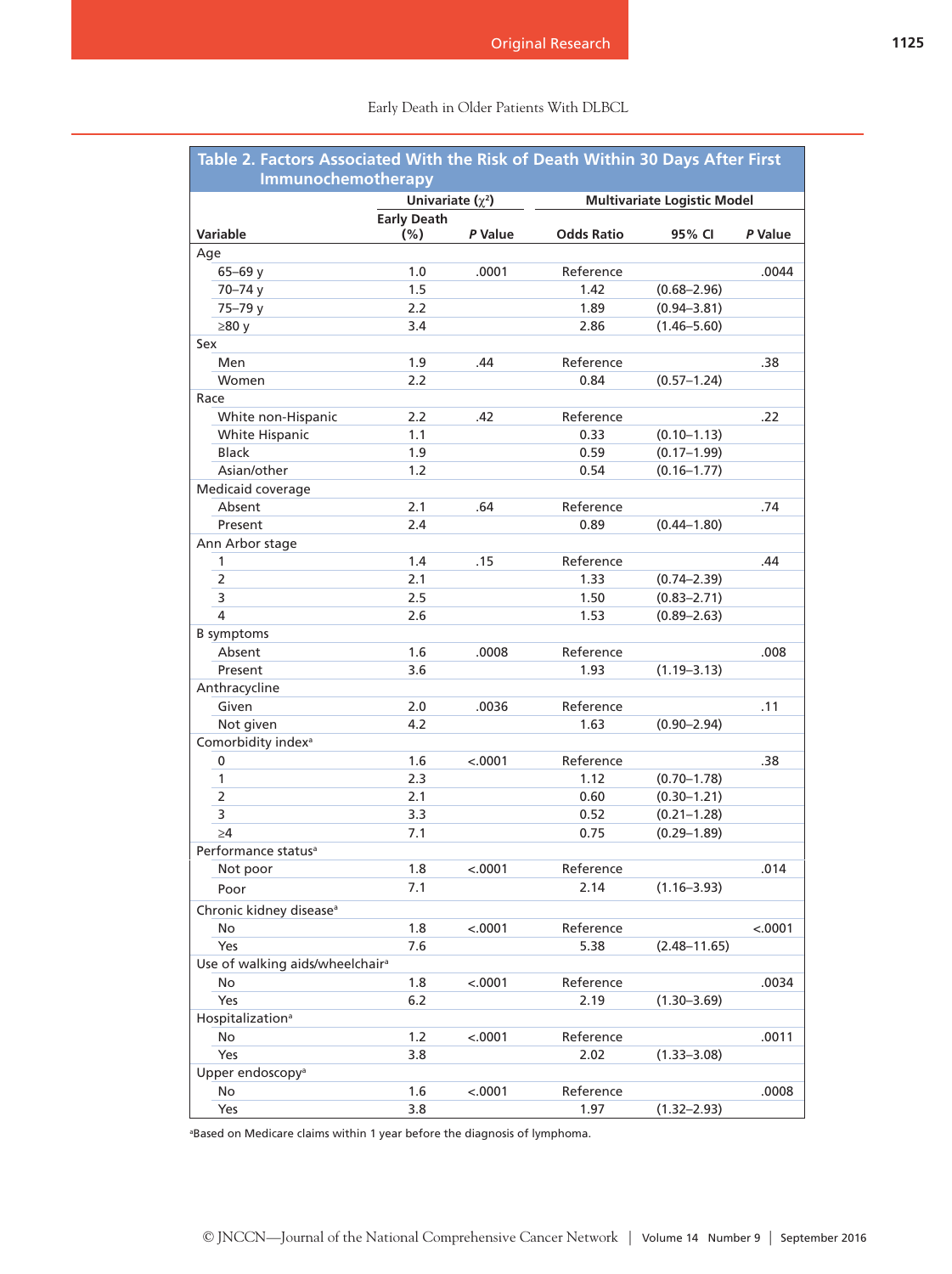



**Figure 2.** Analysis of early mortality in older patients with diffuse large B-cell lymphoma treated with rituximab-based immunochemotherapy. (A) Hazard of mortality as a function of time, indicating a peak at 30 days from the first treatment. (B) Cumulative incidence of death within 3 years from the first treatment. (C) Proportions of patients classified as low, intermediate, or high risk for early death, according to the number of risk factors. (D) Risk of death within 30 days from first treatment, stratified by number of risk factors; bars indicate 95% CIs.

the 5-year event-free survival rate after R-CHOP was 47% and the OS rate was 58%.<sup>30</sup> Furthermore, the 3-year OS rate was 67% in the US Intergroup trial and 78% in the German RICOVER-60 trial (after 6 cycles of R-CHOP).6,7 These results come at a price of significant toxicities. In RICOVER-60, grade 3/4 toxicities included infection (28%), red blood cell transfusions (47%), and arrhythmias (4%). Similarly, Delarue et al4 found an 18% rate of febrile neutropenia and a 4% rate of cardiovascular severe adverse effects, with 13% of all fatalities ascribed to complications of R-CHOP. The balance between treatment intensity and tolerability thus becomes increasingly difficult to achieve in the geriatric population as age advances, functional reserve declines, and comorbidities accumulate.<sup>2,31</sup> Elderly patients constitute a heterogeneous group, and age alone poorly correlates with treatment tolerance.<sup>10,32</sup> The cutoff of 75 years better reflects the prevalence of geriatric syndromes and functional dependence, but trials enroll few subjects beyond that age.32,33 In our data, age of 75 years or older strongly correlated with early death or hospitalization. Surveys demonstrate that physicians variably offer or withhold curative chemotherapy from patients with DLBCL older than 80 years, which underscores the need for datadriven risk stratification.8,18,34,35 Our study fills in the

gap in knowledge about mortality in the immediate period after R-CHOP initiation.

The CGA, a multidimensional assessment of medical, functional, nutritional, cognitive, and psychosocial domains, can help guide therapy in geriatric oncology, including predicting risk of early death.10,36,37 One prospective study evaluated CGAmodulated chemotherapy in 100 elderly patients with DLBCL, stratifying participants into fit, unfit, or frail groups, and modifying R-CHOP accordingly.12 The authors noted relatively low toxicity with a preserved 5-year OS rate of 60%. However, application of the CGA in a wider clinical practice is hampered by its resource- and time-intensive nature. Two simpler tools combine elements of the CGA with standard oncologic workup. The Cancer and Aging Research Group (CARG) tool predicts a risk of grade 3 through 5 chemotherapy toxicity ranging from 25% to 89%.38 This tool was derived largely from patients receiving palliative chemotherapy for solid tumors, thus its calibration for outcomes of R-CHOP immunochemotherapy is uncertain. The Chemotherapy Risk Assessment Scale for High-Age Patients (CRASH), based on clinical and laboratory parameters (including Mini-Mental and Mini-Nutritional assessments), can predict risk ranging from 7% to 100% for hematologic and 33% to 93% for nonhe-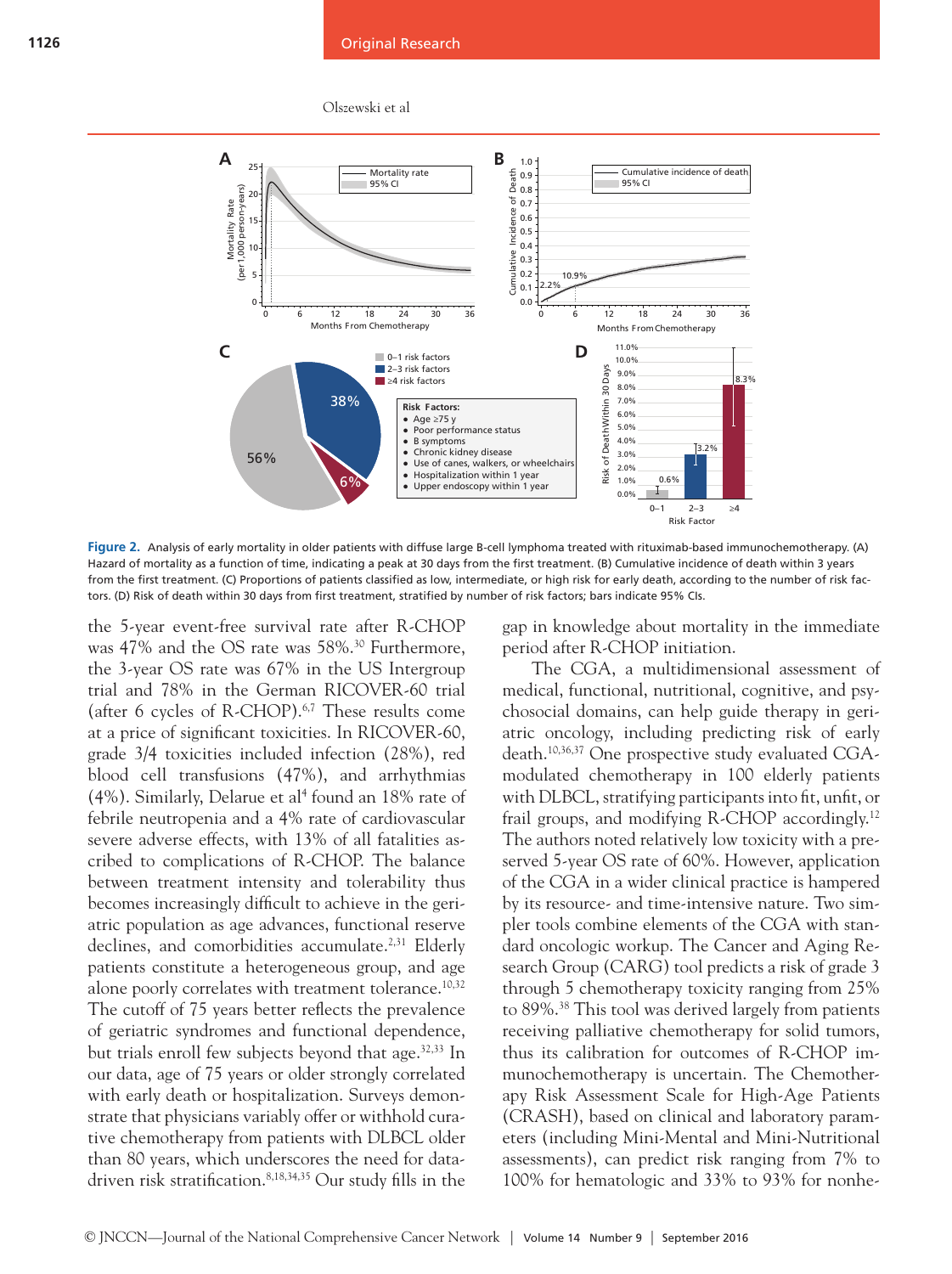| Table 3.  Association Between Receipt of Prophylactic G-CSF and Risk of Death Within 30 Days From<br>First Immunochemotherapy, Stratified by Risk Group |                                |                  |                               |                      |                 |         |  |  |
|---------------------------------------------------------------------------------------------------------------------------------------------------------|--------------------------------|------------------|-------------------------------|----------------------|-----------------|---------|--|--|
| <b>Risk Group for</b><br><b>Early Death</b>                                                                                                             | G-CSF<br><b>Administration</b> | Cases<br>$(\% )$ | <b>Early Death</b><br>$(\% )$ | <b>Odds</b><br>Ratio | 95% CI          | P Value |  |  |
| Low                                                                                                                                                     |                                |                  |                               |                      |                 |         |  |  |
|                                                                                                                                                         | Yes                            | 63.9             | 0.6                           | 0.82                 | $(0.32 - 2.11)$ | .68     |  |  |
|                                                                                                                                                         | No                             | 36.1             | 0.7                           |                      |                 |         |  |  |
| Intermediate                                                                                                                                            |                                |                  |                               |                      |                 |         |  |  |
|                                                                                                                                                         | <b>Yes</b>                     | 68.2             | 3.1                           | 1.20                 | $(0.67 - 2.17)$ | .54     |  |  |
|                                                                                                                                                         | <b>No</b>                      | 31.8             | 2.6                           |                      |                 |         |  |  |
| High                                                                                                                                                    |                                |                  |                               |                      |                 |         |  |  |
|                                                                                                                                                         | Yes                            | 67.4             | 4.5                           | 0.26                 | $(0.11 - 0.60)$ | .001    |  |  |
|                                                                                                                                                         | <b>No</b>                      | 32.6             | 15.4                          |                      |                 |         |  |  |
| All groups                                                                                                                                              |                                |                  |                               |                      |                 |         |  |  |
|                                                                                                                                                         | <b>Yes</b>                     | 65.8             | 1.8                           | 0.82                 | $(0.55 - 1.20)$ | .31     |  |  |
|                                                                                                                                                         | No                             | 34.3             | 2.2                           |                      |                 |         |  |  |

Abbreviations: DLBCL, diffuse large B-cell lymphoma; G-CSF, granulocyte colony-stimulating factor.

matologic toxicities.14 Both tools require calculation of subscores from dedicated clinical assessments, and therefore their wider applicability remains to be demonstrated. Our approach differs in that we focused on the immediate fatal toxicity during the first cycle of immunochemotherapy, and relied on factors identifiable from electronic administrative sources alone, thus facilitating design of decision support tools that provide immediate feedback to the practitioner. This approach does not require complex clinical assessments, which in DLBCL may reflect symptom burden rather than baseline functional reserve.

The identified predictors of early death fall into 3 domains related to the lymphoma (B symptoms), comorbidities (kidney disease, prior hospitalization, prior endoscopy), and baseline functional capacity (PS, use of mobility aids). Age of 75 years or older affects all those domains, because it correlates with the DLBCL cell of origin and is a component of the enhanced International Prognostic Index (IPI).29,39 The association with endoscopy was somewhat surprising, because endoscopy may not be causally related to the DLBCL. Because this procedure is commonly performed in the workup for anemia, gastrointestinal bleeding, or weight loss, it may correlate with patient's poor nutritional status, abdominal pathology, or low hemoglobin. These factors are otherwise not discernible in claims data, but may affect tolerance of chemotherapy. For example, low mini nutritional assessment scores correlate with the risk of early death among older patients receiving chemotherapy for cancer.37 In our population of Medicare beneficiaries considered eligible for multi-agent immunochemotherapy, more than half had a reassuringly low risk (<1%) of immediate fatal toxicity with curative R-CHOP–like regimens. Notably, this included 40% of patients aged 80 years or older. Our results suggest that withholding anthracycline may not be associated with additional decrease in risk, as long as adequate cardiac function has been confirmed.

This exploratory study cannot provide direct support for any specific intervention aimed at decreasing the risk of death among patients with DLBCL, but provides direction for further research. Higherrisk groups may be a good target for interventions such as the "prephase treatment" consisting of 7 days of steroid alone before R-CHOP, which decreases lymphoma-related symptoms, improves functional status, and reduces deaths during the first treatment cycle.1,40 Alternatively, for the high-risk group, less toxic regimens such as R-mini-CHOP,<sup>41</sup> rituximab/ bendamustine, $42$  and others, may be preferred to avoid early mortality.<sup>31</sup> Relevant suggestions could be studied in the context of decision support tools based on automated analysis of the electronic medical record at the time of chemotherapy ordering. We note here that our model is applicable to patients clinically selected for R-CHOP–like chemotherapy,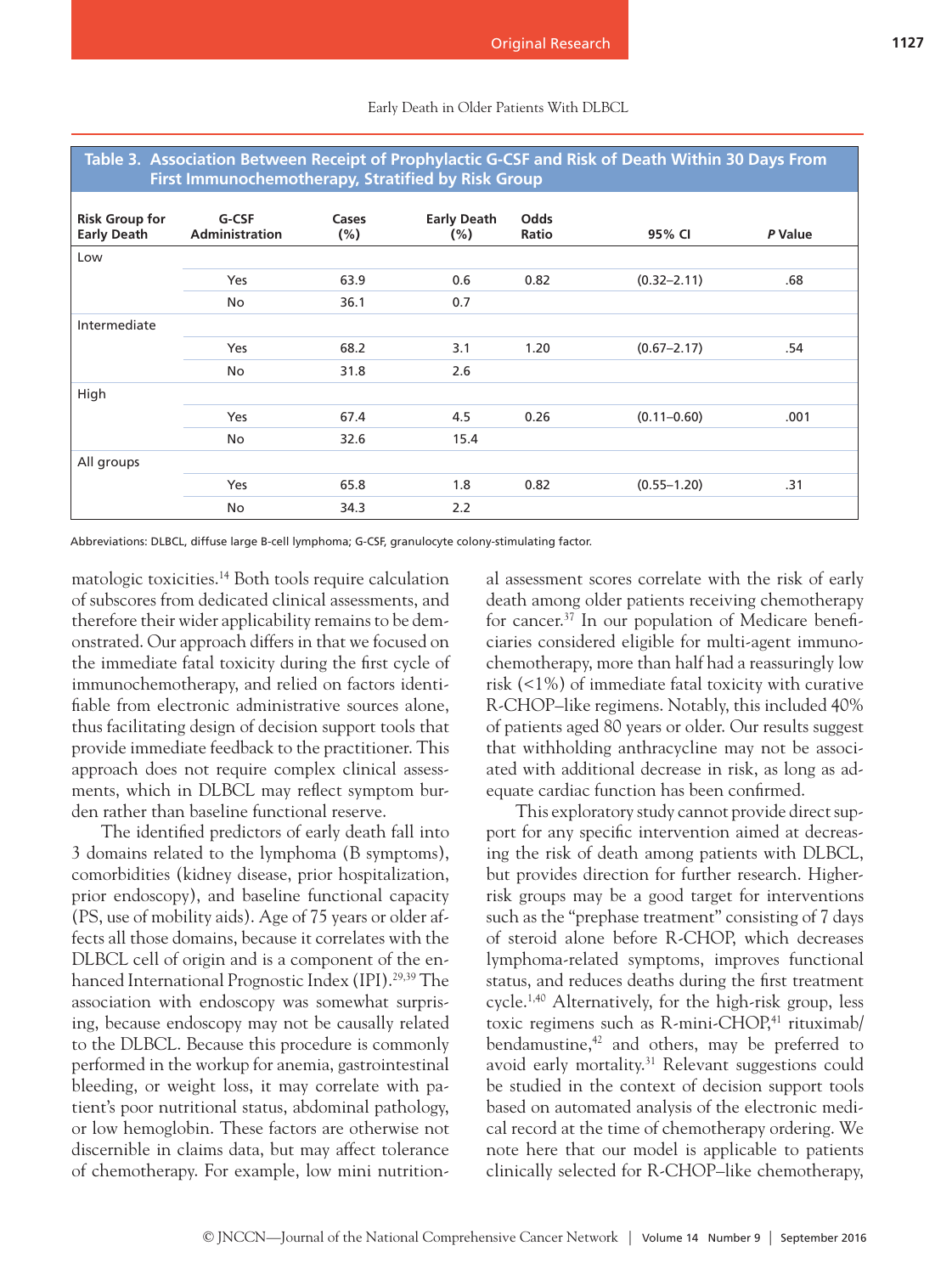Olszewski et al



Figure 3. Analysis of the risk of hospitalization in older patients with diffuse large B-cell lymphoma treated with rituximab-based immunochemotherapy. (A) Hazard of hospitalization as a function of time, indicating a peak around day 8 after the first treatment. (B) Risk of hospitalization within 30 days of first treatment, stratified by number of risk factors; bars indicate 95% CIs.

and may not be optimal for those requiring less intense regimens.

Our results also have some immediate implications for practice. Routine clinical evaluation on days 5 through 7 after the initial chemotherapy can identify impending complications before the peak risk of hospitalization; more than 30% patients did not receive prophylactic G-CSF. Recently, ASCO tempered the recommendation for G-CSF use in older patients with DLBCL, suggesting only "considering" it and acknowledging uncertain benefit over prophylactic antibiotics.24 Our analysis suggests a strong association between omission of G-CSF and early fatalities in the high-risk group, although it is retrospective and not causal. The 66% rate of G-CSF use was not sensitive to the guarantee-time window or to excluding hospitalized patients, so additional research is warranted on the effect of prophylactic G-CSF in elderly patients undergoing R-CHOP.

An important limitation of our study is that SEER-Medicare does not identify doses of chemotherapy, and therefore we could not determine whether patients had dose reductions. We also could not analyze other laboratory or clinical toxicities. Lack of data on cardiac function or reasons for substituting anthracycline limits the interpretation of the finding that anthracycline use was not associated with excess mortality. Additionally, the IPI or common laboratory parameters might significantly improve the risk stratification. Conversely, some claims-based indicators may be highly specific to Medicare coding, but Medicare beneficiaries constitute a vast majority of older patients with DLBCL in the United States. Our exclusion of managed care plan enrollees and patients treated with lowerintensity regimens may, however, limit the applicable population, and underscores the need for external validation of our results.

# **Conclusions**

We demonstrated that administrative and cancer registry data, routinely integrated within modern electronic medical records, might be leveraged to stratify the risk of early death among older patients with DLBCL. Although multidimensional geriatric assessments represent a valuable holistic approach to such a stratification, we believe that the use of readily available resources may facilitate adoption of decision support tools into wider practice. Our results provide evidence-based support for safety of standard anthracycline-based immunochemotherapy when the calculated risk is very low, as is the case for more than half of older patients. Because attenuated regimens may impact disease control in the long run, this simple risk stratification might serve as a platform for future interventional studies evaluating deintensified therapy for patients at the highest risk for early toxicity.

# **Acknowledgments**

This study used the linked SEER-Medicare database. The interpretation and reporting of these data are the sole responsibility of the authors. The authors acknowledge the efforts of the NCI; the Office of Research, Development and Information, CMS; Information Management Services, Inc.; and the